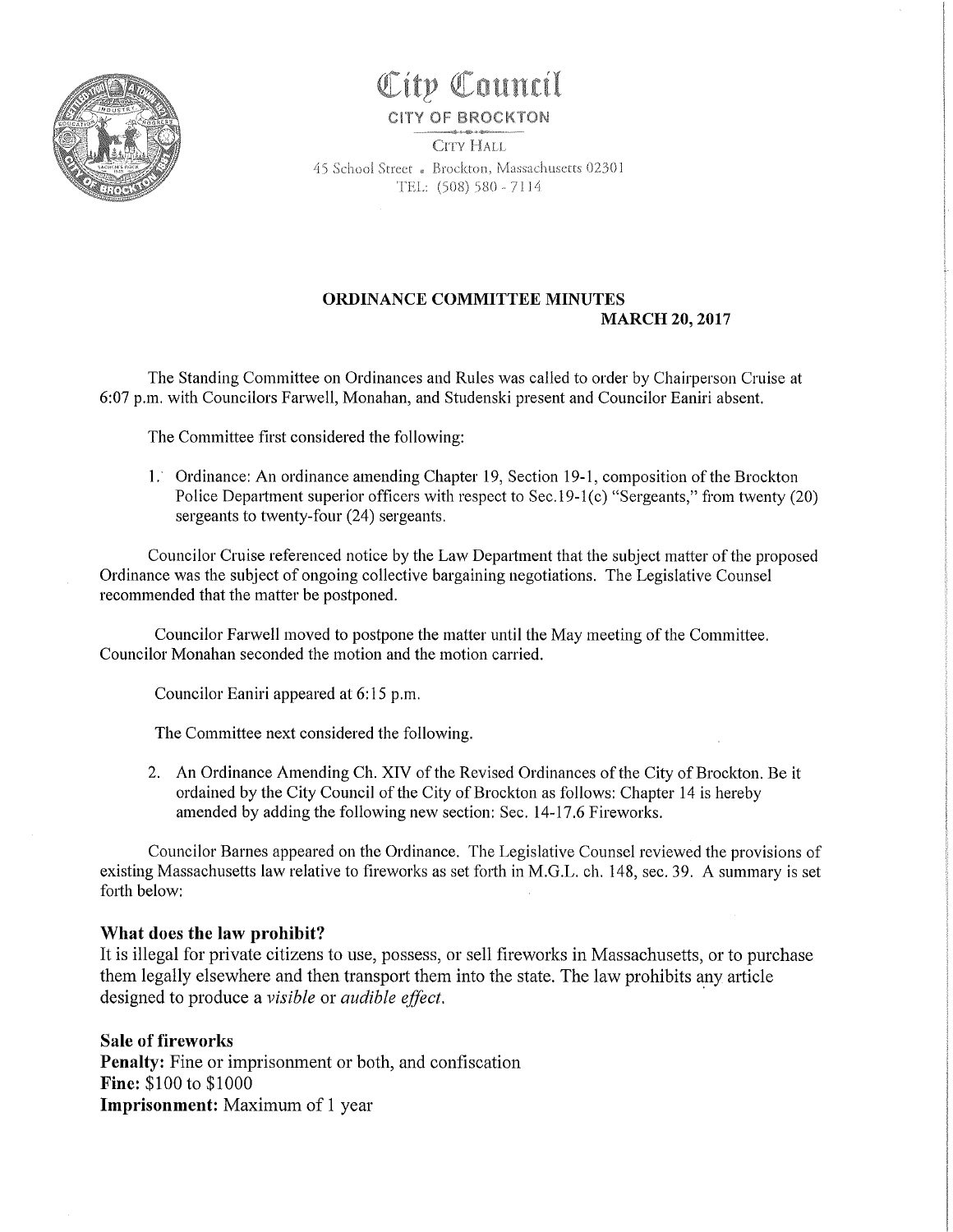Seizure of fireworks: Mandatory

Who can arrest? Any officer qualified to serve criminal process.

**Must an officer arrest?** No. Statute says the officer *may* arrest without a warrant.

Must an officer seize the fireworks? Yes, the statute says the officer *shall* seize any fireworks.

Possession, use, cause to explode of fireworks

Penalty: Fine and confiscation only

Fine: \$10 to \$100

Seizure of fireworks: Mandatory

Who can seize? Any officer qualified to serve criminal process.

May an officer arrest? For possession, no. The statute only provides for a fine upon conviction and automatic confiscation of fireworks.

**Must an officer seize the fireworks?** Yes, the statute says the officer *shall* seize any fireworks.

## Seizure

Can people get their fireworks back? No. If convicted, the fireworks are forfeited to the state.

What does an officer do with confiscated fireworks? During business hours, contact the State Police Bomb Squad at (978) 567-3310. Notify them immediately for large quantities, commercial grade, or deteriorated materials. After hours, call (508) 820-2121 and ask for the Troop Duty Officer in your area. An on-call Bomb Squad Officer will arrange for pick-up.

Because of the existing State Law, Councilor Monahan moved to table the matter. Councilor Studenski seconded the motion and the motion carried.

The Committee next considered the following:

3. An Ordinance Amending Chapter XXVII of the Revised Ordinances of the City of Brockton. Be it ordained by the City Council of the City of Brockton, Chapter 27. Zoning. is hereby amended by adding the following new Article: Article XVIV. Moratorium - The Regulation and Taxation of Marijuana Act Section 27-142.

The Director of Planning had indicated that he would be away and unable to attend the Committee meeting.

Councilor Monahan moved to postpone the matter until the April meeting of the Committee. Councilor Studenski seconded the motion and the motion carried.

The Committee next considered the following: